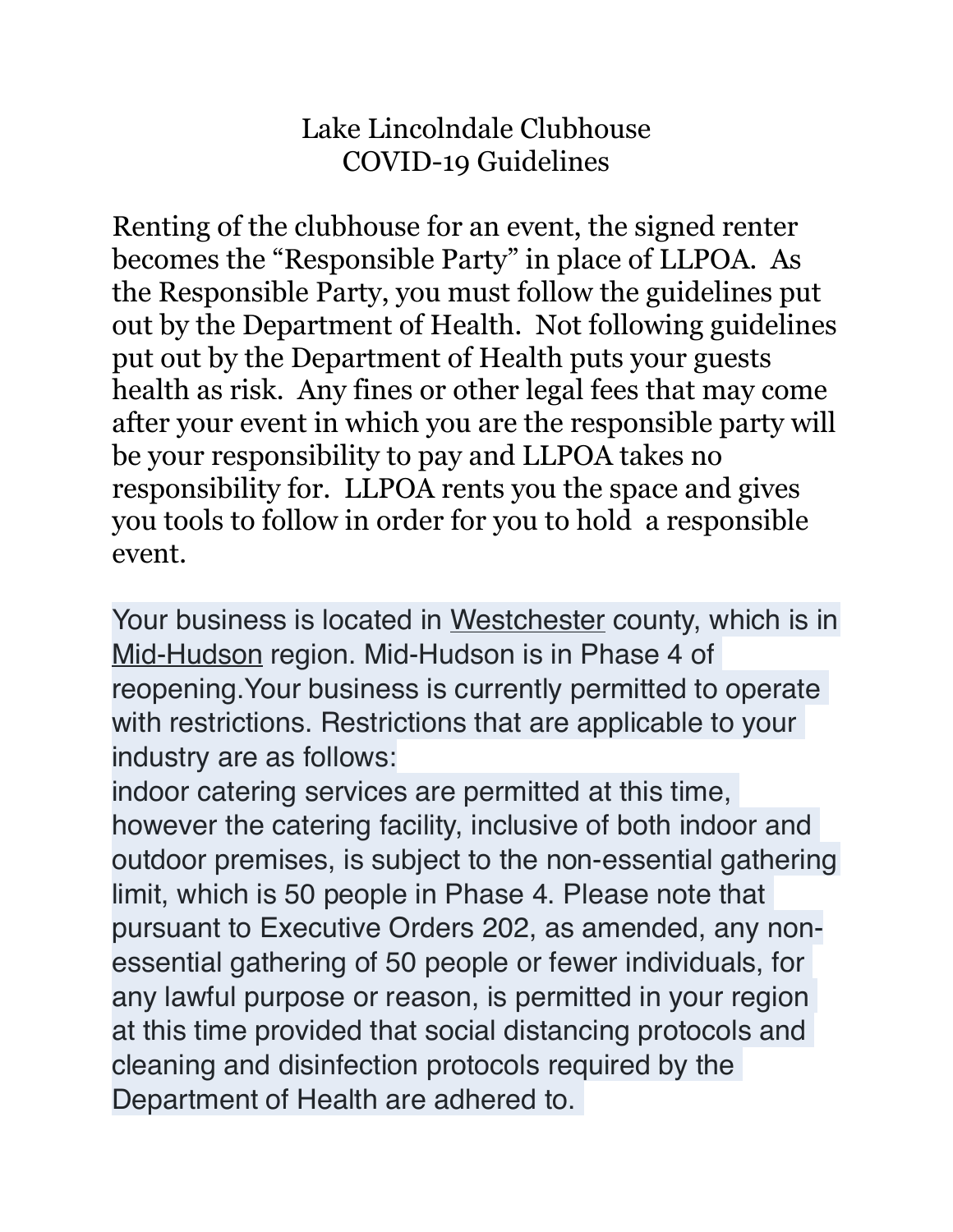The operator of the food service site, or another party as may be designated by the operator (in either case, "the Responsible Parties"), shall be responsible for meeting these standards.

Regardless of physical distance, Responsible Parties must ensure all guests and kitchen staff wear an acceptable face covering at all times; except while seated. With the exception that the guest is over the age of two and able to medically tolerate such covering.

Responsible Parties must ensure that indoor and outdoor tables are separated by a minimum of six feet in all directions. Wherever distancing is not feasible

Responsible Parties must enact physical barriers between food/ bar and guest. The physical barriers must be at least five feet in height and must not block emergency and/or fire exits.

Responsible Parties may seat as many individuals at a single table as the table allows, with a maximum of 10 individuals per table.

Responsible Parties must ensure restroom is on guest at a time or 1 household family at a time. Responsible Parties keep up the post signs throughout the site, consistent with DOH COVID-19 signage.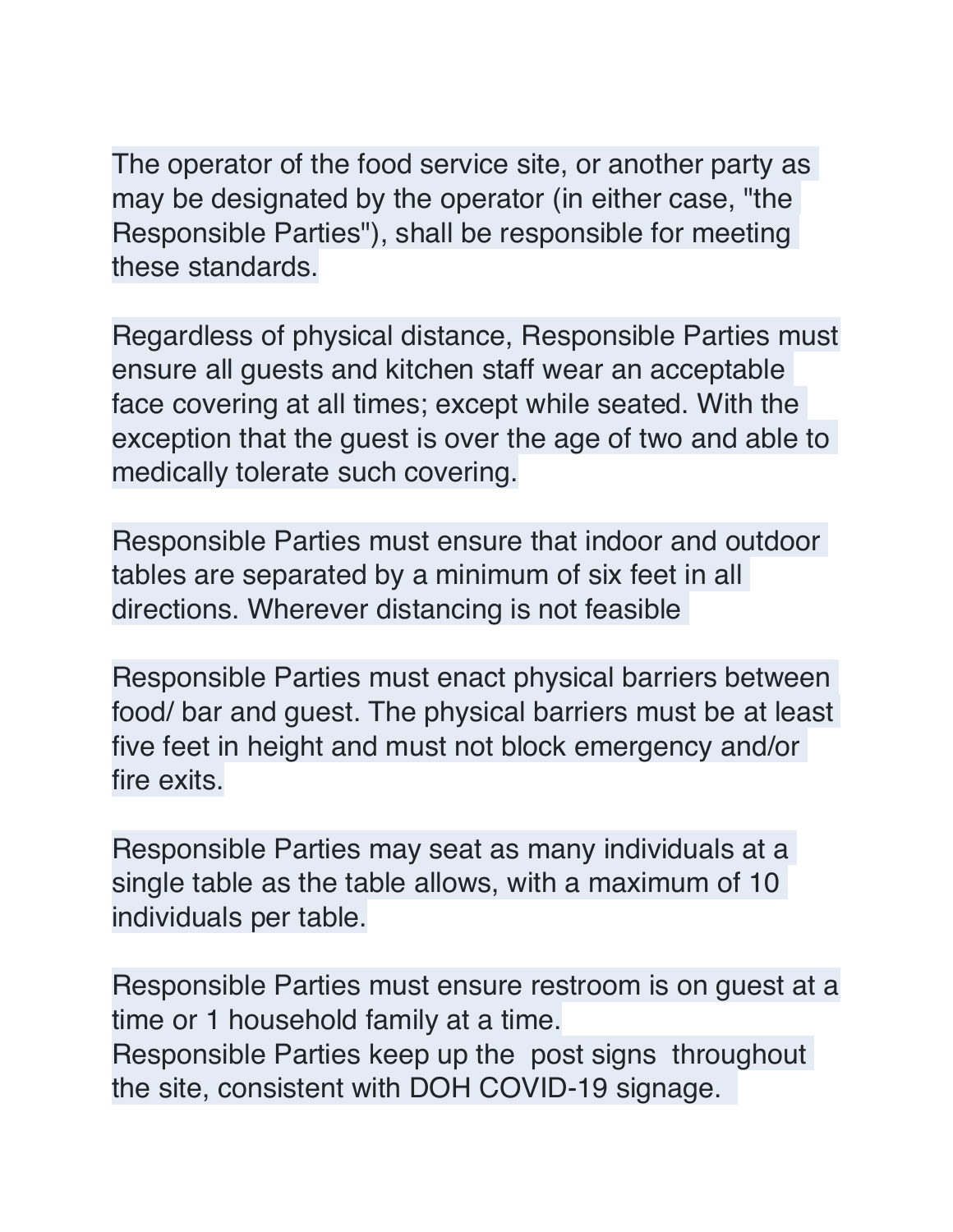Responsible Parties must limit party guest to 50 guests including host and service help.

Responsible Parties must keep hand sanitizer or disinfecting wipes available near such amenities as buffet table, bar area and restroom.

Where practicable, Responsible Parties should discourage people preparing food from changing or entering others' work stations during shifts, unless they are appropriately cleaned and/or disinfected.

Responsible Parties should designate discrete work zones for servers, where possible. Servers should serve specific zones to minimize overlap.

 Responsible Parties may open buffets, provided that they are not self-serve and that they have a designated server to ensure that there is no guest touching common objects (e.g. serving spoons, tongs) and that appropriate social distance is maintained.

Responsible Parties must minimize sharing of kitchen equipment between catering help (e.g. knives, pots, rags/ towels).

Responsible Parties must ensure kitchen help practice hand hygiene and use bare hand barriers consistent with State and Local Sanitary Codes.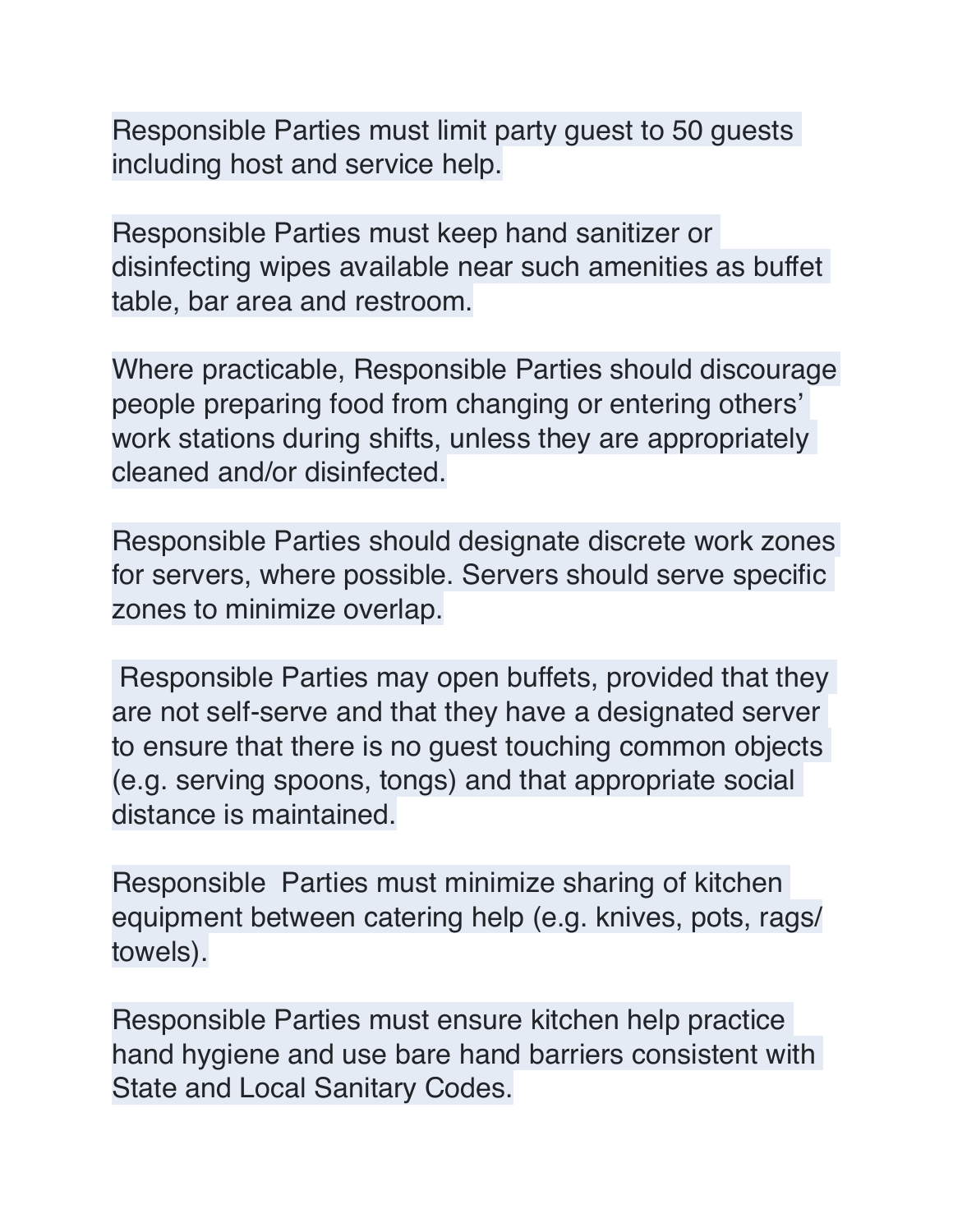Ensure employees replace gloves frequently Encourage employees to change gloves when switching tasks (e.g. serving customers to pre- rolling silverware).

Responsible Parties must ensure that anyone bussing tables wash their hands with soap and water and, if they are wearing gloves, replace their gloves, before and after cleaning and disinfecting tables.

Responsible Parties must only permit guest entry into the rental space only if they wear an acceptable face covering; provided, however, that the customer is over the age of two and able to medically tolerate such covering.

Responsible Parties should require customers to wear face coverings when not seated at a table (e.g. when waiting for food, walking to/from table, walking to/from restroom).

Responsible Parties must ensure that hand hygiene stations on site are maintained as followed: o For handwashing: soap, running warm water, disposable paper towels, and a lined garage can. o For hand sanitizing: an alcohol-based hand sanitizer containing at least 60% alcohol for areas where handwashing facilities may not be available or practical.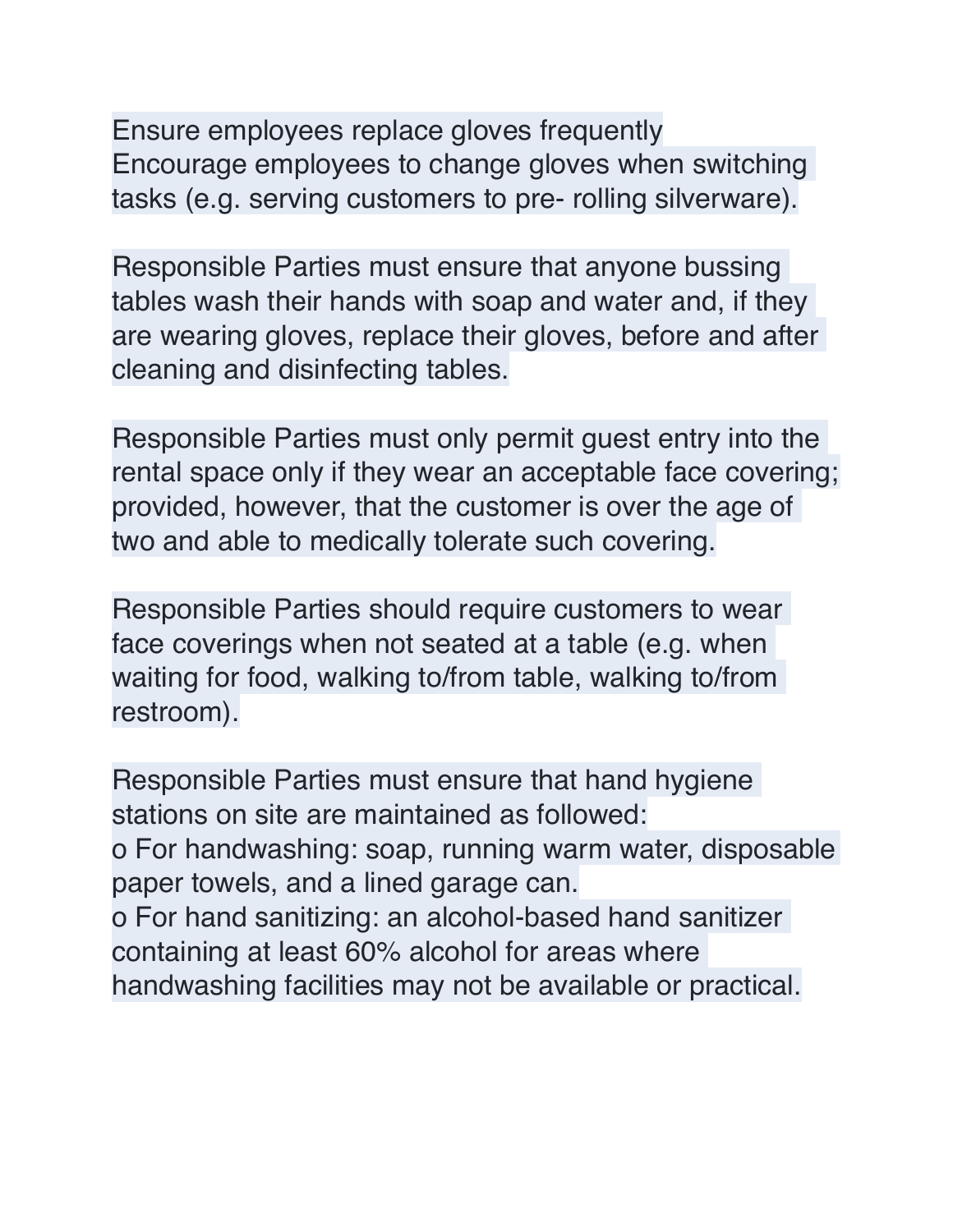Responsible Parties must ensure that all condiments provided directly to customers be in single-use disposable containers or dispensed by the designated food server.

Responsible Parties must use pre-packaged silverware or pre-rolled silverware. Silverware must be pre-rolled while wearing masks and gloves

Responsible Parties must not offer or otherwise provide unwrapped straws and toothpicks.

Refer to CDC guidance on "Symptoms of Coronavirus" for the most up to date information on symptoms associated with COVID-19.

• temperature checks may be conducted per U.S. Equal Employment Opportunity Commission or DOH guidelines. Responsible Parties are prohibited from keeping records of employee health data (e.g. the specific temperature data of an individual), but are permitted to maintain records that confirm individuals were screened and the result of such screening (e.g., pass/fail, cleared/not cleared).

• An individual who screens positive for COVID-19 symptoms must not be allowed to enter the premises and must be sent home with instructions to contact their healthcare provider for assessment and testing.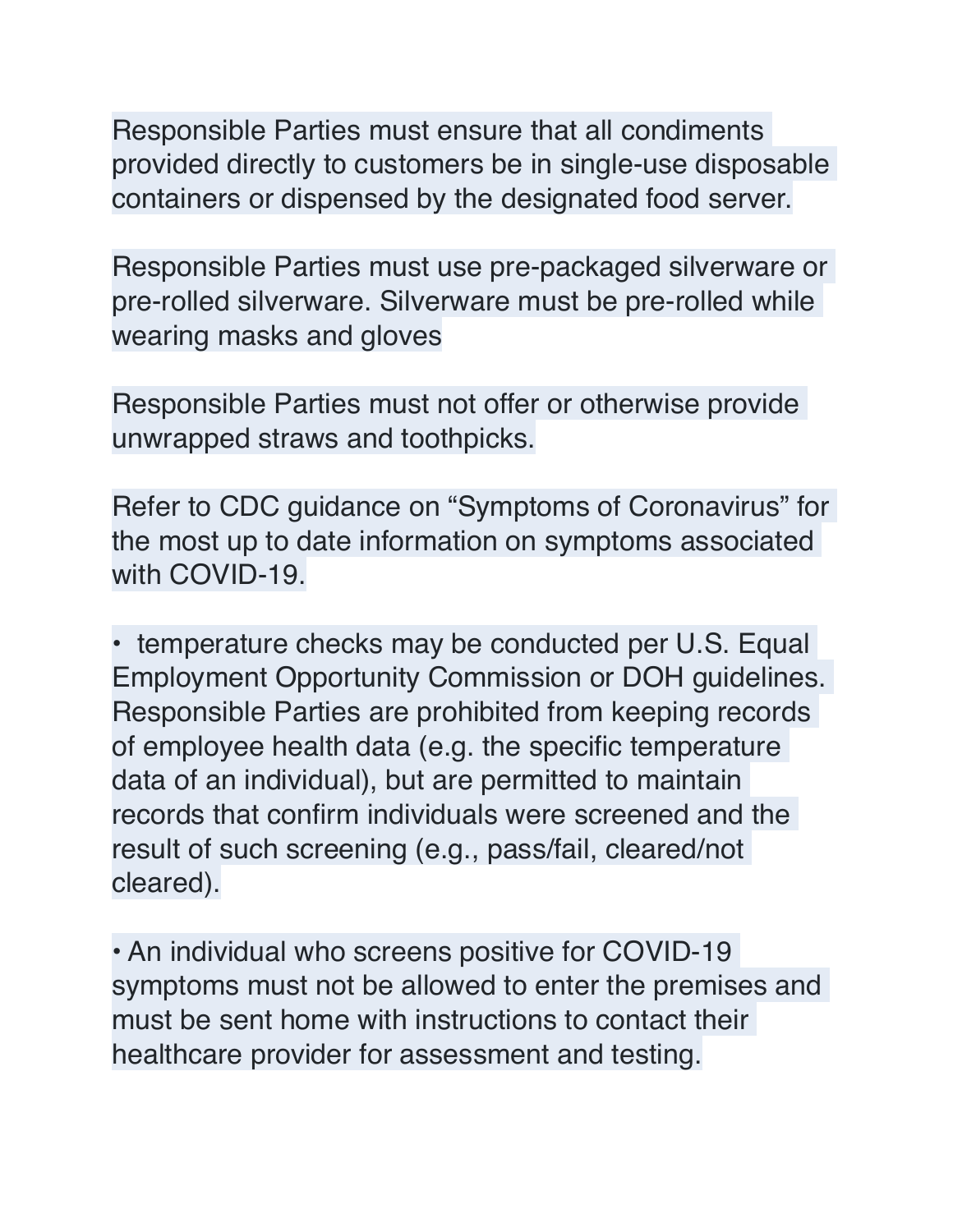Responsible Parties should provide such individuals with information on healthcare and testing resources if applicable.

Responsible Parties must immediately notify the state and local health department about the case if test results are positive for COVID-19. Responsible Parties should refer to DOH's "Interim Guidance for Public and Private Employees Returning to Work Following COVID-19 Infection or Exposure" regarding protocols and policies for

To the extent possible, Responsible Parties should maintain a log of every person, including workers and vendors, who may have close or proximate contact with other individuals at the work site or area; excluding customers and deliveries that are performed with appropriate PPE or through contactless means. The log should contain contact information, such that all contacts may be identified, traced and notified in the event an employee is diagnosed with COVID-19. Responsible Parties must cooperate with state and local health department contact tracing efforts.

Responsible Parties cannot mandate that guests complete a health screen or provide contact

Responsible Parties must affirm that they have reviewed and understand the state-issued industry guidelines, and that they will implement.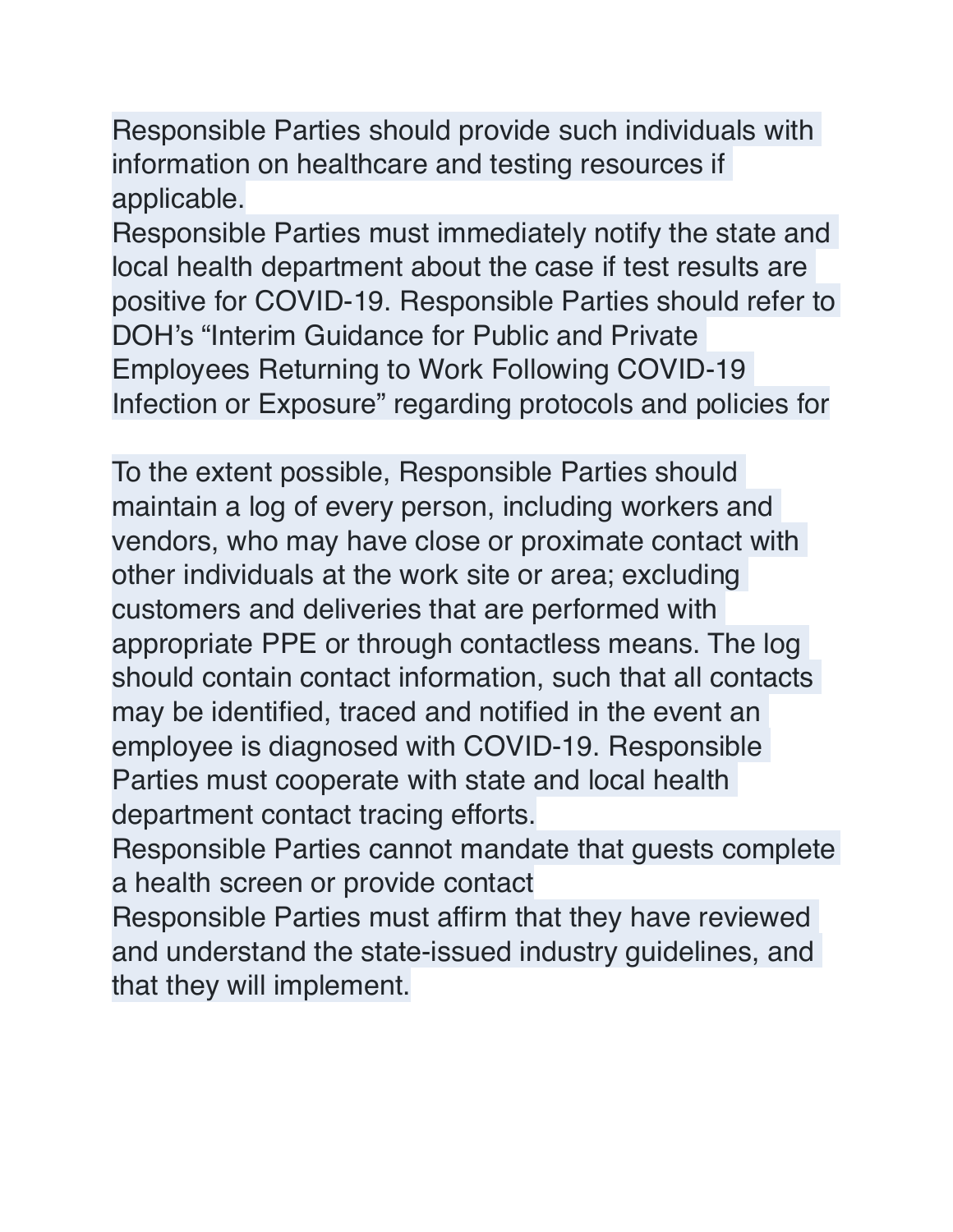Responsible Parties cannot mandate that guests complete a health screen or provide contact information but may encourage customers to do so.

Responsible Parties may provide an option for customers to provide contact information so they can be logged and contacted for contact tracing, if necessary.

• Refer to CDC guidance on "Symptoms of Coronavirus" for the most up to date information on symptoms associated with COVID-19.

Responsible Parties cannot mandate that guests complete a health screen or provide contact information but may encourage customers to do so.

Responsible Parties must notify the state and local health department immediately upon being informed of any positive COVID-19 test result at their site. • In the case of an employee, vendor, or guest who interacted at the business testing positive, the Responsible Parties must cooperate with the state and local health department to trace all contacts in the workplace, and the health department where the site is located must be notified of all employees logged and vendors/guests (as applicable) who entered the food service location dating back 48 hours before the individual first experienced COVID-19 symptoms or tested positive, whichever is earlier. Confidentiality must be maintained as required by federal and state law and regulations.